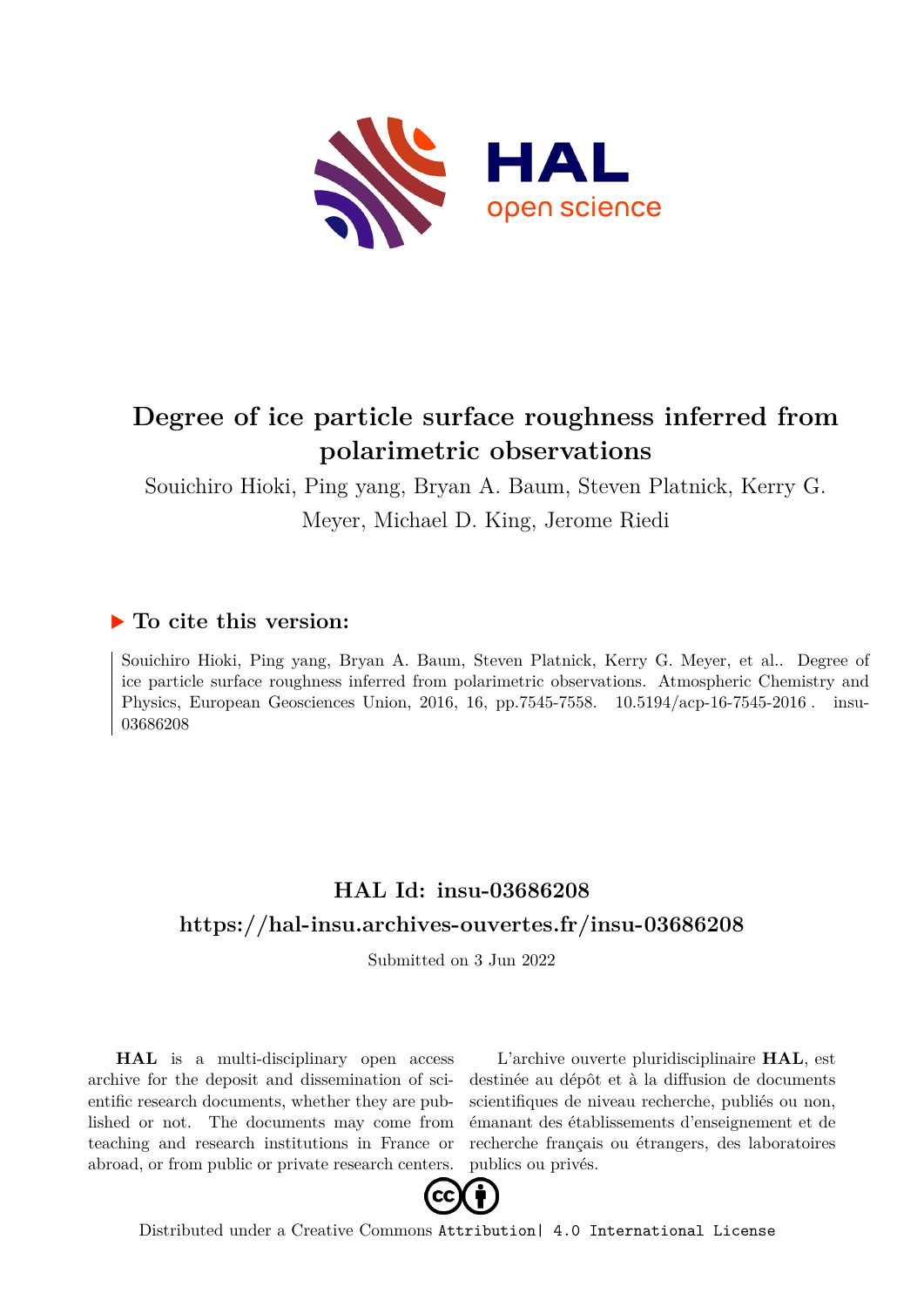Atmos. Chem. Phys., 16, 7545–7558, 2016 www.atmos-chem-phys.net/16/7545/2016/ doi:10.5194/acp-16-7545-2016 © Author(s) 2016. CC Attribution 3.0 License.





# Degree of ice particle surface roughness inferred from polarimetric observations

Souichiro Hioki $^1$ , Ping Yang $^1$ , Bryan A. Baum $^2$ , Steven Platnick $^3$ , Kerry G. Meyer $^4$ , Michael D. King $^5$ , and Jerome Riedi<sup>6</sup>

<sup>1</sup>Department of Atmospheric Sciences, Texas A&M University, College Station, Texas, USA

<sup>2</sup>Space Science and Engineering Center, University of Wisconsin-Madison, Madison, Wisconsin, USA

<sup>3</sup>Earth Science Division, NASA Goddard Space Flight Center, Greenbelt, Maryland, USA

<sup>4</sup>Goddard Earth Sciences Technology and Research, Universities Space Research Association, Columbia, Maryland, USA

<sup>5</sup>Laboratory for Atmospheric & Space Physics, University of Colorado, Boulder, CO, USA

<sup>6</sup>Laboratoire d'Optique Atmosphérique, Université de Lille – Sciences et Technologies, Villeneuve d'Ascq, France

*Correspondence to:* Souichiro Hioki (s.hioki@tamu.edu)

Received: 13 October 2015 – Published in Atmos. Chem. Phys. Discuss.: 7 December 2015 Revised: 13 May 2016 – Accepted: 1 June 2016 – Published: 21 June 2016

Abstract. The degree of surface roughness of ice particles within thick, cold ice clouds is inferred from multidirectional, multi-spectral satellite polarimetric observations over oceans, assuming a column-aggregate particle habit. An improved roughness inference scheme is employed that provides a more noise-resilient roughness estimate than the conventional best-fit approach. The improvements include the introduction of a quantitative roughness parameter based on empirical orthogonal function analysis and proper treatment of polarization due to atmospheric scattering above clouds. A global 1-month data sample supports the use of a severely roughened ice habit to simulate the polarized reflectivity associated with ice clouds over ocean. The density distribution of the roughness parameter inferred from the global 1 month data sample and further analyses of a few case studies demonstrate the significant variability of ice cloud singlescattering properties. However, the present theoretical results do not agree with observations in the tropics. In the extratropics, the roughness parameter is inferred but 74 % of the sample is out of the expected parameter range. Potential improvements are discussed to enhance the depiction of the natural variability on a global scale.

# 1 Introduction

Satellite observations at visible and infrared wavelengths can characterize global cloud microphysical parameters and radiative properties. Numerous techniques have been developed to retrieve ice cloud optical and microphysical properties from radiometric measurements (e.g., Inoue, 1987; Nakajima and King, 1990; Minnis et al., 1993) and have been adopted in operational retrieval efforts (Rolland et al., 2000; Platnick et al., 2003; Minnis et al., 2011). A synergetic combination of satellite and in situ observations (e.g., Heymsfield et al., 2002, 2013) serves as a constraint for the parameterization of bulk ice cloud optical properties for remotesensing implementations as well as general circulation models (GCMs).

The accuracy of these retrieval techniques and the validity of downstream applications including GCM radiation parameterization hinges on steady improvements in the singlescattering calculations involving ice crystals. As ice clouds consist of nonspherical particles with characteristic sizes much larger than the wavelengths of interest, the singlescattering properties depend on the size, shape, and microscopic morphology of the particles (Macke et al., 1996; Yang et al., 2008a; Xie et al., 2009; Baum et al., 2010; Um and McFarquhar, 2007, 2009; Ulanowski et al., 2006, 2014). In the solar shortwave spectrum, particle shape, surface texture, and crystal imperfections have a substantial influence on the single-scattering properties. Recent improvements in scatter-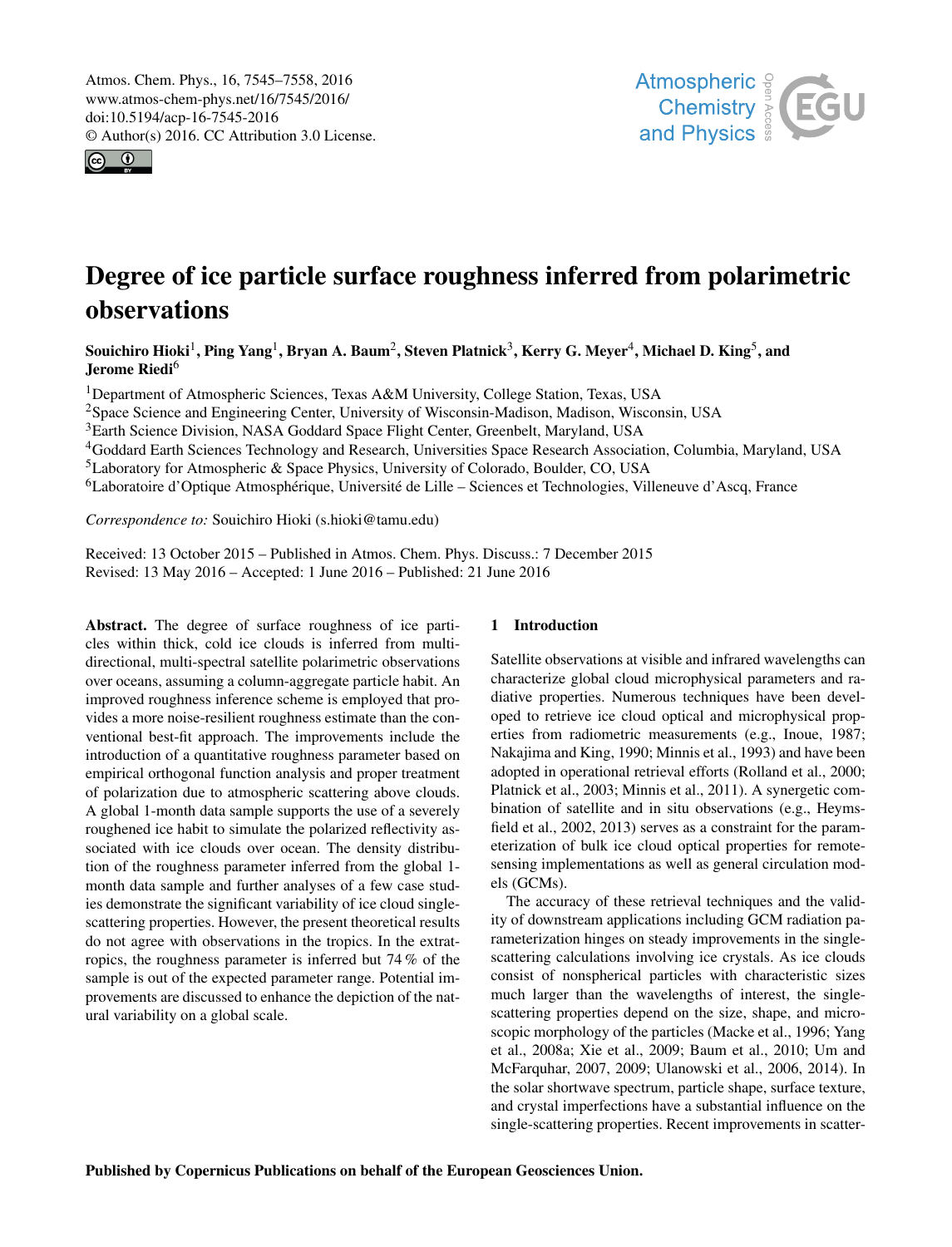# 7546 S. Hioki et al.: Degree of ice particle surface roughness

ing calculation techniques are being incorporated into models that represent diverse ice particle populations in clouds.

However, it is challenging to quantify some of these influential microphysical parameters, given current satellite sensors. As a result, little information about their variability is available. The discrepancies among climate models (Waliser et al., 2009) in terms of ice water path (IWP) indicate that the GCM parameterizations need more reliable constraints on IWP. Recent work by Sourdeval et al. (2015), which includes direct retrieval of IWP, is a novel approach to this problem.

The ability of passive and lidar sensors to correctly infer IWP requires knowledge of ice cloud radiative properties. Application of an unrealistic ice model, e.g., with only smooth (unroughened) surfaces, results in an overall global bias (Macke and Mishchenko, 1996; Yang et al., 2007, 2008b; Holz et al., 2016) as well as seasonal biases (Zhang et al., 2009) in cloud property retrievals. The overarching goal of this paper is to gain a better understanding of the constraints in the microphysical parameters of global ice clouds using angular polarimetric observations and state-of-the-art light-scattering computational capabilities.

Multidirectional polarimetric observations can constrain the representative particle shape and surface texture condition (specifically, the degree of surface roughness), owing to the sensitivity of the polarization state of reflected light to small-scale particle structures. These measurements have been used to infer both particle habit (Chepfer et al., 1998; C.-Labonnote et al., 2001; Masuda et al., 2002; Knap et al., 2005; Baran and C.-Labonnote, 2007) and surface roughness (Baran and C.-Labonnote, 2006; Cole et al., 2013, 2014). Since polarized reflectivity saturates at relatively small optical thickness (generally about  $\tau = 5$ , Masuda and Takashima, 1992), the conventional "best-fit" approach to this problem computes the residual sum of squares (RSS) from the multi-angle observations of polarized reflectivity and reflectivity simulations, and selects the ice particle model that minimizes the RSS when  $\tau > 5$ .

The previous studies imply that the use of roughened particles is necessary to achieve maximum consistency between observations and numerical scattering calculations. Furthermore, the spectral consistency of visible/near-infrared and thermal infrared retrievals (Baran and Francis, 2004) was recently investigated by Liu et al. (2014) and Holz et al. (2016), who report that retrieved ice cloud optical thicknesses are more consistent when particles are roughened.

The treatment of particle surface roughness here is not a rigorous approach. Rather, it is an approximation of the effects of roughened surface texture (Neshyba et al., 2013) and other kinds of imperfections present in natural ice cloud particles. The scattering properties calculated by this approximate method are in reasonable agreement with those calculated by rigorous ray-tracing methods (Yang et al., 2008a). Although previous studies suggest that some degree of roughness is desirable, the issue remains as to the amount of roughness that should be adopted for global satellite-based retrievals, or used in numerical models.

Recent work by van Diedenhoven et al. (2012, 2014) simultaneously infers both the aspect ratio and the degree of roughness from a combination of polarimetric and intensity observations over a virtually continuous parameter space, assuming that simple hexagonal ice particles can explain observations. The ability to infer a representative ice cloud particle aspect ratio adds yet another dimension to the problem. Such exploration into the variability of ice particle microphysical properties can lead to a more reliable satellite climatology of ice clouds. This study focuses on the quantitative inference of ice particle roughness parameter for a specific particle habit, and will not include a detailed investigation of aspect ratio.

While a conventional "best-fit" approach can constrain the range of the average roughness parameter at the global scale, it is not suitable for pixel-by-pixel inferences. This is because the signal-to-noise ratio for particle roughness is low, and in the conventional "best-fit" approach, even random observational errors can modify the inferred histogram significantly when it is applied to individual pixels. Figure 1 illustrates how such a modification takes place if the method is applied to a synthetic signal with random noise. To produce Fig. 1, viewing geometries are extracted from 1 month (September 2005) of cloud observations by the POLarization and Directionality of the Earth's Reflectance (POLDER) sensor (Deschamps et al., 1994) onboard the Polarization and Anisotropy of Reflectances for Atmospheric Sciences coupled with Observation from Lidar (PARASOL) satellite (Fougnie et al., 2007). The "best-fit" inference is applied to synthetic multi-angle cloud polarized reflectivities  $(L_p, de$ fined in Sect. 2.1) with and without random noise. In synthesizing the signal, a column aggregate particle shape (e.g. Yang et al., 2013) is assumed with a roughness parameter of  $\sigma^2 = 0.15$  (variance of the slope of random facet tilts, see Yang et al., 2008b, for details), and the random error has a normal distribution with variance equivalent to the POLDER observational error, which is estimated in Sect. 2.1. The hatched bar is the histogram with noise and the gray bar is that without noise. Note that the distinct peak at  $\sigma^2 = 0.15$ is no longer apparent when instrumental noise is included, indicating the necessity of appropriate treatment of the error distribution in the analysis.

This paper demonstrates how a continuous parameter space for the roughness retrieval is constructed and how it can be used to infer the particle roughness of optically thick ice clouds on a pixel-by-pixel basis. Section 2 provides the details of the data and inversion method we employ, and the result of the application to 1 month of global data is described in Sect. 3. Concluding remarks are given in Sect. 4.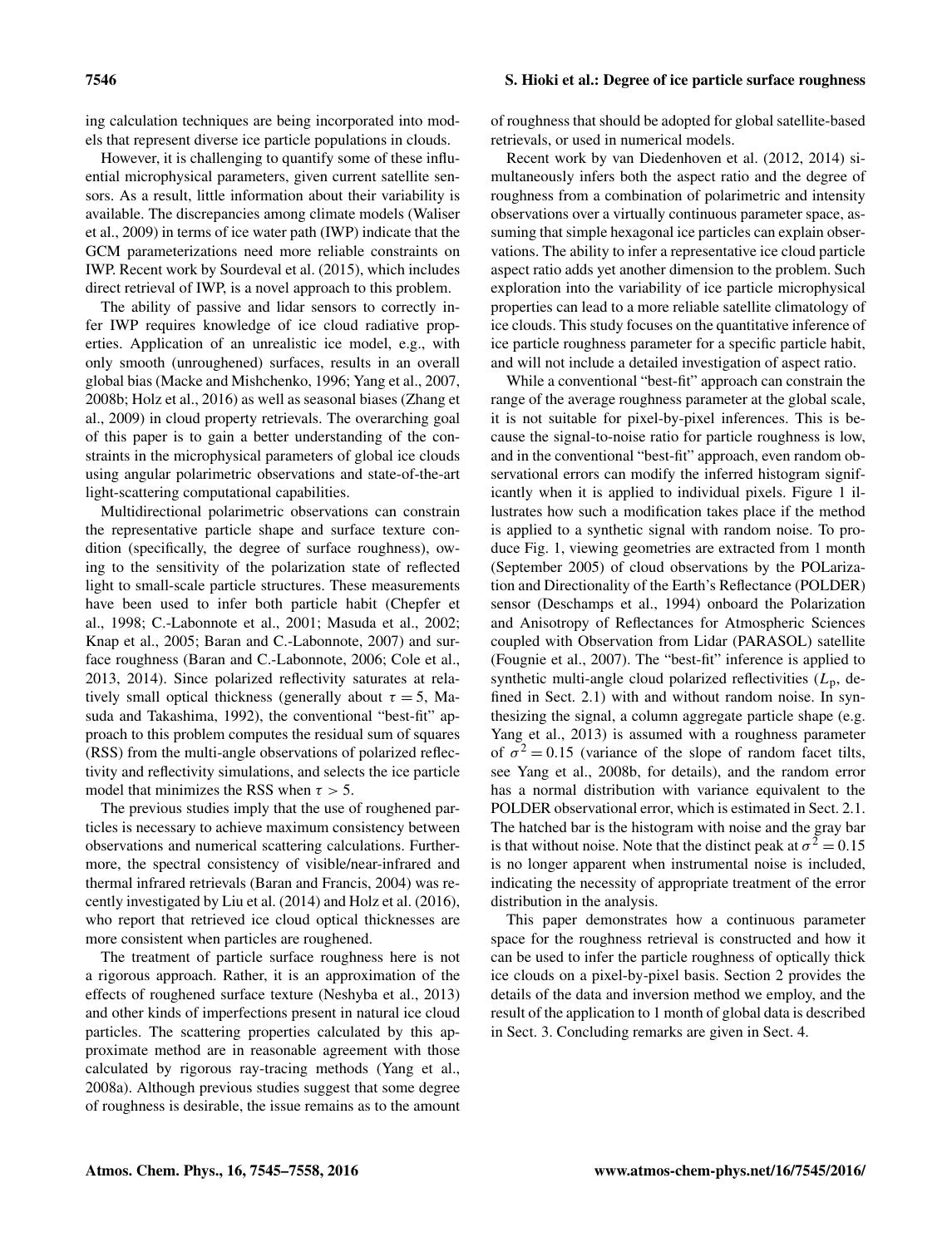

Figure 1. The response of the conventional "best-fit" approach to a synthetic signal with and without random measurement noise. The addition of noise to the synthetic signal results in a distribution of the roughness parameter (hatched bars), from which the true roughness cannot be inferred. This figure is to be compared to Fig. 11.

# 2 Methodologies

To establish a method resilient to observational error, we first examine random errors in POLDER data and select pixels based on the MODIS Collection 6 cloud product, as given in Sect. 2.1. Then, a continuous parameter space for inferring roughness is constructed by using an empirical orthogonal function analysis, and used in the retrieval scheme with the maximum likelihood method. The construction of the parameter space, and the design and the performance of the forward model, are discussed in Sect. 2.2.

#### 2.1 Observations

#### 2.1.1 Reflectivity from POLDER

The POLDER sensor onboard the PARASOL satellite provides multispectral polarimetric observations at up to 16 viewing geometries for a single overpass (Fougnie et al., 2007). The PARASOL satellite was in the A-train satellite constellation from 2004 to 2009 and continued operation in a separate orbit until late 2013, providing a total of 9 years of global polarimetric observation data. The design of the instrument is inherited from previous POLDER sensors on the ADEOS (ADvanced Earth Observing Satellite) platforms. POLDER sensors provide the first three elements of the Stokes vector from three images taken successively with linear polarization filters (Deschamps et al., 1994).

This study uses the single-pixel data set in the PARA-SOL Level 1B product. The approximate resolution is  $6 \text{ km} \times 6 \text{ km}$ .

PARASOL products report the intensity of reflection in terms of normalized radiance  $L_n$ , which is equal to the reflectivity  $R$  of the surface–atmosphere system multiplied by the factor  $\mu_0 = \cos \theta_0$  (cosine of solar zenith angle).

$$
L_{n}(\mu, \mu_{0}, \varphi, \varphi_{0}) = \mu_{0} R(\mu, \mu_{0}, \varphi, \varphi_{0})
$$
\n(1)



Figure 2. Observation density of modified polarized reflectivity  $(L_{nmn})$  over the Western Pacific during September 2005.  $L_{nmn}$ crosses zero at a scattering angle of approximately 170°. The data in the rectangular box is used to derive the histogram in Fig. 3.

The reflectivity  $R$  is defined as

$$
R(\mu, \mu_0, \varphi, \varphi_0) = \frac{\pi I(\mu, \mu_0, \varphi, \varphi_0)}{E_0 \mu_0},
$$
\n(2)

where  $I(\mu, \mu_0, \varphi, \varphi_0)$  is the radiance and  $E_0\mu_0$  is the irradiance of incoming unpolarized light (i.e., solar irradiance;  $E_0$ is the beam flux).

In a similar manner, the polarized reflectivity is reported in terms of normalized radiance, so  $(L_nQU)$  becomes the first three Stokes parameters. In other words, the normalized polarized radiance  $L_{\text{np}} = \sqrt{Q^2 + U^2}$  is equal to the polarized reflectivity  $R_p$  multiplied by  $\mu_0$ .

$$
L_{\rm np}(\mu, \mu_0, \varphi, \varphi_0) = \mu_0 R_{\rm p}(\mu, \mu_0, \varphi, \varphi_0)
$$
  
= 
$$
\frac{\pi \sqrt{Q_i^2 + U_i^2}}{E_0},
$$
 (3)

where  $Q_i$  and  $U_i$  are defined to form the first three Stokes parameters in terms of radiance  $(IQ_iU_i)$ . It is worth noting the similarity between Eqs. (1) and (3). We conduct the analysis in terms of  $L_{\text{np}} = \mu_0 R_{\text{p}}$  defined in Eq. (3) to simplify the error estimate.

The distribution of random errors in  $L_{np}$  observed with POLDER is estimated in the following procedure. A reflection property of an optically thick ice cloud is that the modified polarized reflectivity  $L_{\text{nmp}} = \eta (\mu + \mu_0) L_{\text{np}}/\mu_0$  (where  $\eta = \pm 1$ , C.-Labonnote et al., 2001) crosses zero at scattering angle  $\Theta \approx 170^\circ$  as shown in Fig. 2. This implies that the polarization signal at  $\Theta \approx 170^\circ$  is primarily due to the observational noise with additional contributions from the variation of cloud particle scattering properties. We utilize this reflection property to estimate the magnitude of observational noise from the POLDER data at scattering angles between 168 and 172◦ , and further estimate the noise level at other angles with a typical polarization state of cloud reflection.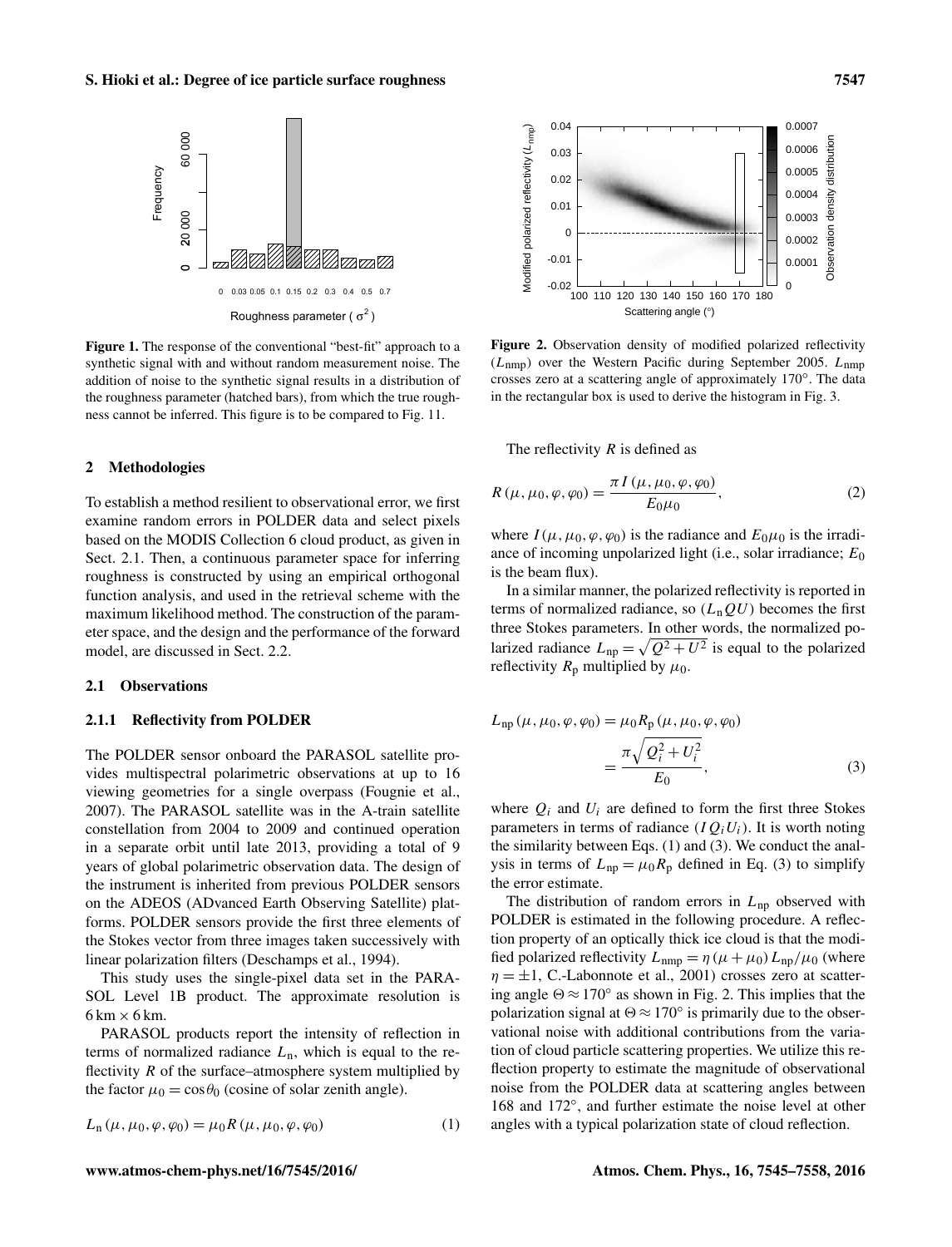The POLDER observational noise consists of radiometric noise and misregistration noise. The misregistration noise is inherent in the POLDER sensor's design that extracts polarimetric information from three images successively taken with different polarizers. The co-registration process of these three images is an inevitable source of error. As the distribution of misregistration noise is unknown, our instrument model attempts to explain both noise components with a radiometric noise model in the following analysis.

We define a random variable  $L_{np}$  that serves as a statistical model of observed  $L_{np}$  as follows.

$$
L_{\rm np} = \sqrt{X_1^2 + X_2^2 + X_3^2 - X_1 X_2 - X_2 X_3 - X_3 X_1},\tag{4}
$$

where random variables  $X_1$ ,  $X_2$ , and  $X_3$  represent the radiances of a pixel in the original three images with different polarizers (not available in a product). With the statistical model outlined in Eq. (4), we first assume that  $X_1, X_2$ , and  $X_3$  follow the same normal distribution centered at 0.5 with variance  $s^2$  (i.e.,  $X_i \sim N(0.5, s^2)$ ) because the expectation of polarized radiance  $L_{np}$  is assumed to be zero at scattering angles between 168 and 172°. With this assumption, we apply the parametric bootstrap method (e.g., Evans and Rosenthal, 2010) to obtain the distribution of  $L_{\text{np}}$  as a function of variance  $s^2$ . The observational distribution of  $L_{np}$ at 0.865 µm in the scattering angles between 168 and 172◦ (within the rectangular box in Fig. 2) is shown in the bar chart of Fig. 3, and compared with the theoretical distribution with  $s = 0.00095$  (solid line). Figure 4 justifies our selection of  $s = 0.00095$  by showing that the sum of squared errors of the density in each bin of the histogram (Fig. 3) is minimized when  $s = 0.00095$ . Therefore, we take  $s = 0.00095$ as the standard error for  $X_1$ ,  $X_2$ , and  $X_3$ . In Fig. 3, the distribution from observations is slightly more skewed than the distribution from bootstrapping, but their agreement justifies the use of the simple statistical model formulated in Eq. (4) to quantify the magnitude of measurement errors.

To obtain the approximate magnitude of the  $L_{np}$  error at other scattering angles, the same parametric bootstrap method is applied with the degree of linear polarization fixed at 5 %, which is the upper limit for typical ice cloud reflection. This selection does not significantly affect the following analysis. When the signal is polarized, random variables  $X_1$ ,  $X_2$ , and  $X_3$  do not follow the same distribution, but we assume that the standard errors for  $X_1$ ,  $X_2$ , and  $X_3$  still stay the same. Figure 5 shows the estimated magnitude of error (variance) as a function of normalized radiance  $L_n$ . The variance of  $L_{np}$  asymptotes to a near-constant value once  $L_n$ reaches  $L_n = 0.2$ . As shown in insets, the distribution becomes closer to a normal distribution with increasing  $L_n$ . Based on the discussion above, we conclude that the error distribution of  $L_{\text{np}}$  approximately follows a normal distribution with variance var( $L_{\text{np}}$ ) = 1.35 × 10<sup>-6</sup> for a reflective target ( $L_n \geq 0.2$ ). This estimate of error is about the same



Figure 3. Histogram of observed normalized polarized radiance  $(L_{\text{np}})$  from the data in the rectangular box in Fig. 2. The solid line is the simulated error using a parametric bootstrapping method with  $s = 0.00095$ . The agreement is sufficient for estimating the noise level.



**Figure 4.** Sum of squared error as a function of standard error  $(s)$ of the original sensor noise. The minimum error is achieved when  $s = 0.00095$ .

magnitude as the value by Fougnie et al. (2007). Note that we assume that the error is purely from observational noise, neglecting any natural cloud variability. Therefore, the actual radiometric noise level should be somewhat smaller than our estimate. We estimate the magnitude of error using the 0.865 µm channel because the channel is likely to be the least contaminated by other sources of uncertainty such as ozone absorption  $(0.67 \,\text{\mu m})$  and Rayleigh scattering  $(0.49, \text{m})$  $0.67 \,\mathrm{\mu m}$ ). We apply the same variance to all three POLDER channels used in the analysis  $(0.865, 0.67, \text{ and } 0.49 \,\text{\textmu})$ .

#### 2.1.2 Ancillary data from MODIS and AIRS

The moderate resolution imaging spectroradiometer (MODIS) instruments onboard the Aqua and Terra satellites measure radiance at multiple visible and infrared wavelengths, providing various products (King et al., 2003) that are complementary to those from PARASOL. Of interest here is the Collection 6 Level 2 cloud product (MYD06) from Aqua MODIS, with which the PARASOL satellite was flying in formation until 2009. Cloud top temperature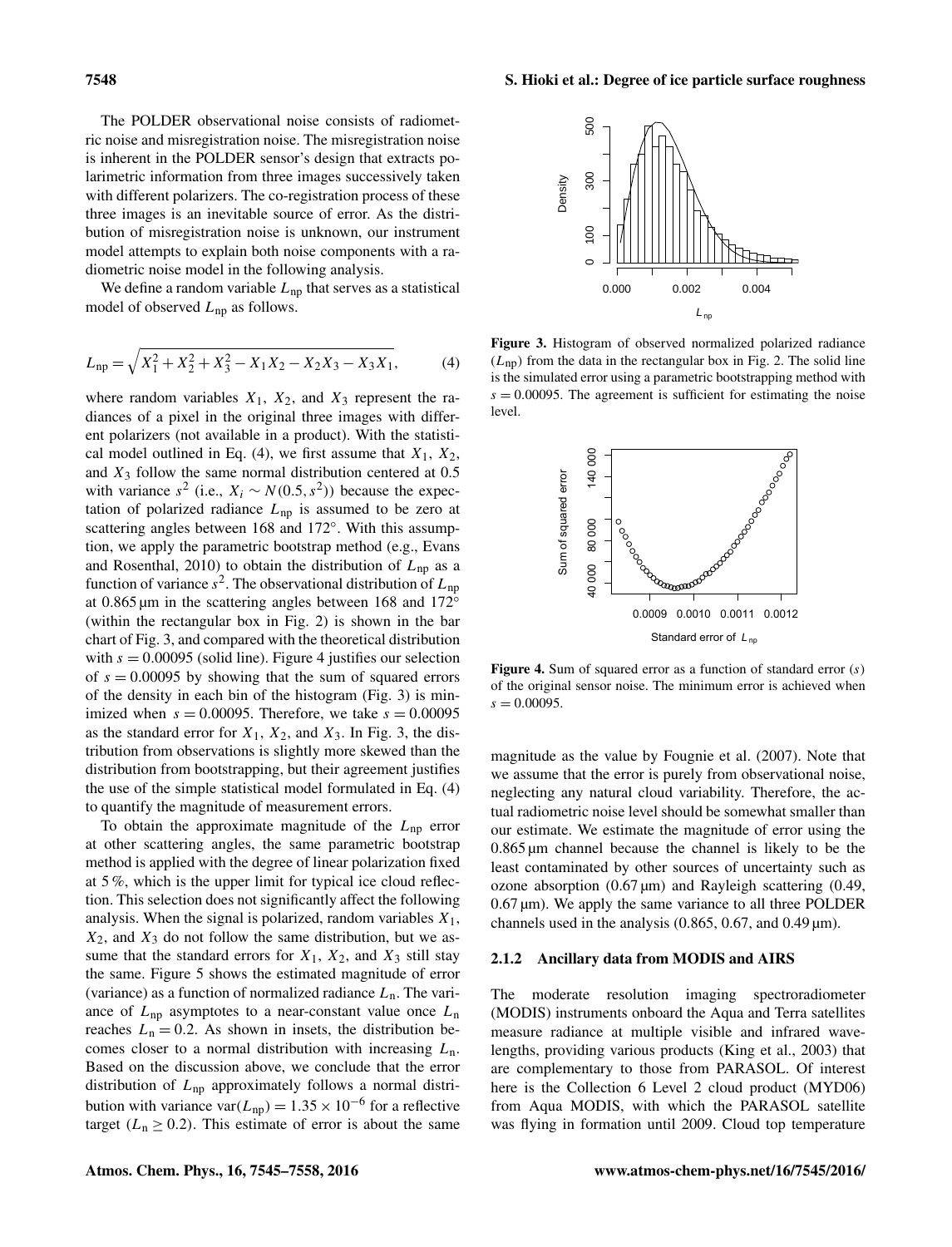### S. Hioki et al.: Degree of ice particle surface roughness 7549

Table 1. PARASOL pixel and view selection criteria.

| Criteria                  | Applied to |
|---------------------------|------------|
| Median is less than 208 K | Pixel      |
| Ice                       | Pixel      |
| Ocean                     | Pixel      |
| At least 5                | Pixel      |
| $60$ to $160^\circ$       | View       |
| Greater than $30^{\circ}$ | View       |
|                           |            |



**Figure 5.** The simulated variance of  $L_{np}$  as a function of  $L_n$ . The variance of  $L_{\text{np}}$  increases as the normalized radiance  $L_{\text{n}}$  (brightness of a pixel) increases, becoming nearly constant at  $var(L_{nn}) =$  $1.35 \times 10^{-6}$  once  $L_n$  reaches  $L_n = 0.2$ . Insets show that the distribution of  $L_{\text{np}}$  tends to a normal distribution, justifying the use of a normal distribution as an error distribution of  $L_{np}$  for a reflective cloudy pixel.

and thermodynamic phase are extracted from MYD06 and are collocated to POLDER data to be used in the analysis described later in this section. In addition, Level 3 monthly mean ozone concentration from the Atmospheric Infrared Sounder (AIRS) on the Aqua satellite is also used, in particular to account for absorption by ozone that attenuates reflected radiation in the visible range.

# 2.1.3 Collocation and selection

The PARASOL Level 1 radiometric data are first collocated with the MODIS Level 2 cloud product (Platnick et al., 2015) to select pixels containing ice clouds. Only PARASOL pixels that have corresponding MODIS observations are selected, and filtered by the criteria summarized in Table 1. The intent of the filtering process is to avoid cloud edge contamination, to avoid supercooled water droplets, and to select pixels where clouds are optically thick. The selection criterion of 208 K is a threshold used to identify convective precipitation in the tropics (Mapes and Houze, 1993). The analysis is applied only over oceans so the influence of surface reflection is minimal.

A "pixel" in the PARASOL Level 1 product contains reflectivity data observed from up to 16 viewing angles. An in-

dividual reflectivity value stored in a pixel is called a "view", and we select valid views using criteria relating to scattering angle and sunglint angle (see Table 1). When five or more valid views are contained in a pixel that satisfy all pixel criteria previously mentioned, the pixel is marked as valid, and the roughness inference is attempted.

#### 2.2 Inversion methods

# 2.2.1 Selection of retrieval parameters

To overcome the problem of the conventional "best-fit" approach that uses a discrete set of roughness parameters, we construct a continuous parameter space for the particle roughness with empirical orthogonal functions (EOF). The goal of the EOF analysis is to find the parameter space that describes the variation of the  $-P_{12}$  element of the phase matrix when varying the particle roughness. An ideal approach would be to use a collection of  $-P_{12}$  values from observations (Rodgers, 2000), but such a dataset is unavailable. For this reason, we apply EOF analysis to the  $-P_{12}$  simulated with light-scattering calculations. The first and second EOFs together explain 99.3 % of the entire variation of  $-P_{12}$  in the scattering angle range from 60 to 160°. This implies that the following approximation is valid in the scattering angle range  $60^{\circ} < \Theta < 160^{\circ}$ .

$$
-P_{12}(\Theta) = x_1\left(\sigma^2\right)Q_1(\Theta) + x_2\left(\sigma^2\right)Q_2(\Theta),\tag{5}
$$

where  $\Theta$  is scattering angle,  $Q_1(\Theta)$  and  $Q_2(\Theta)$  are the first and second EOFs, and  $x_1(\sigma^2)$  and  $x_2(\sigma^2)$  are weights for EOFs (EOF scores). Note that the set of EOFs and EOF scores obtained in this way depends on the selection of particle shapes and the degree of roughness. In our EOF analysis, 10 prescribed roughness parameter  $(\sigma^2)$  values are used: 0, 0.03, 0.05, 0.1, 0.15, 0.2, 0.3, 0.4, 0.5, and 0.7. These roughness parameters are selected to outline the variation of  $-P_{12}$ over the course of roughness changes, including the roughness parameter used in MODIS Collection 6 ( $\sigma^2 = 0.5$ ). The EOF scores are shown in Fig. 6. The EOF 1 primarily describes the degree of roughness, and the EOF 2 score has sensitivity to large roughness parameters. Therefore, the EOF 1 and EOF 2 scores are selected as retrieval parameters related to particle roughness.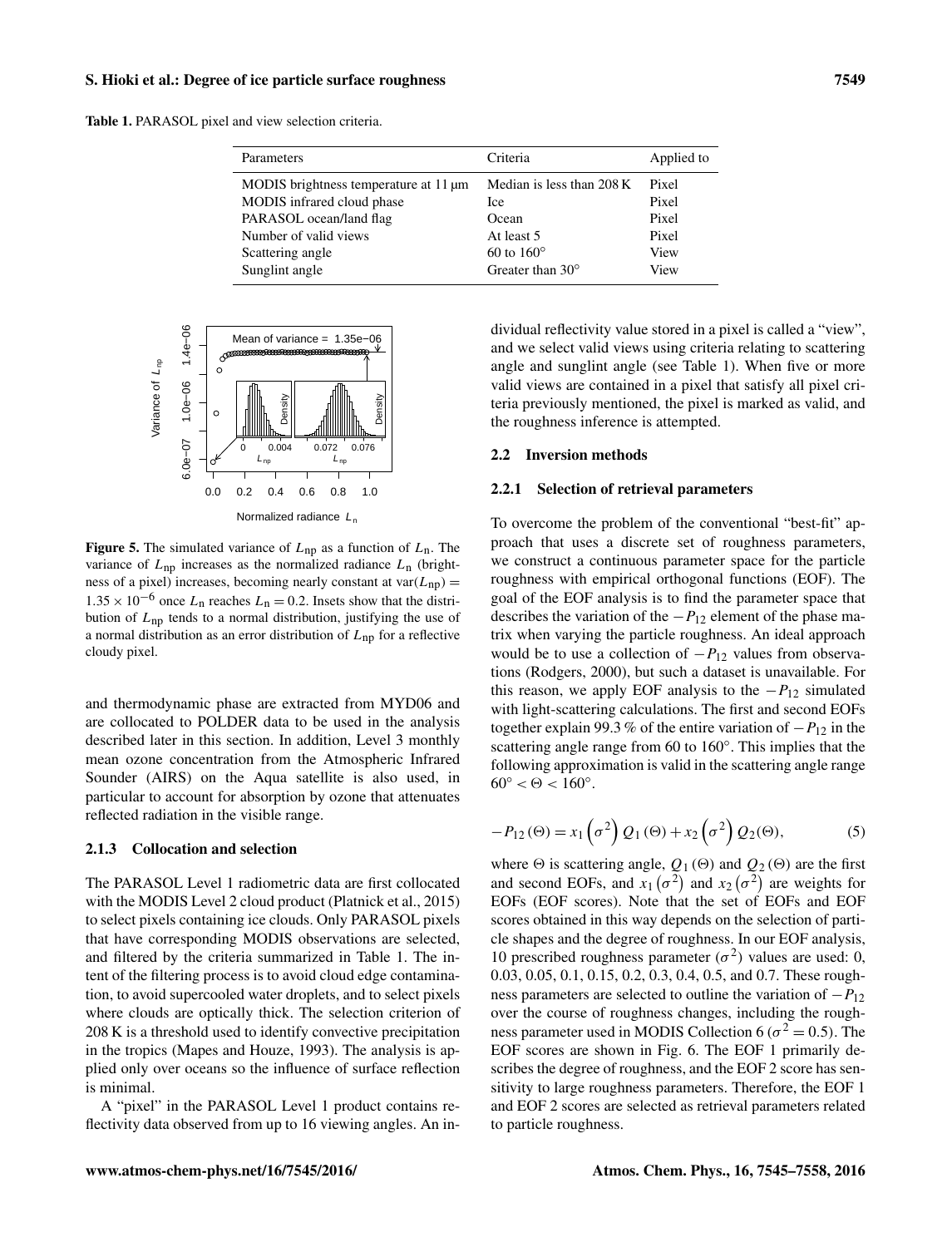

Figure 6. The pairs of EOF scores needed to reconstruct the original  $-P_{12}$ . The EOF 1 score is a monotonic function of particle roughness parameter  $\sigma^2$ . The EOF 2 score reaches a minimum at particle roughness parameter of  $\sigma^2 = 0.1$ .

Since the phase matrix follows a linear mixing rule,  $-P_{12}$  of a mixture containing multiple degrees of roughness is also approximated by Eq. (5). For example, a mixture of MODIS Collection 6 particle ( $\sigma^2 = 0.5$ ) and moderately roughened particle ( $\sigma^2 = 0.03$ ) produces EOF scores  $(x_1x_2)$  on a straight line between  $(x_1(0.5), x_2(0.5))$  and  $(x_1(0.03), x_2(0.03))$ . Constructing a continuous parameter space using EOF scores  $(x_1x_2)$  is a powerful approach because the method guarantees that the parameter space contains any mixture of prescribed shapes or degree of roughness. In Sect. 2.2.1, we show that these EOF scores can be used to accurately parameterize the normalized polarized reflectance  $L_{\text{np}}$  for a given direction.

The details of the particle model are as follows. The EOF analysis is applied to  $-P_{12}$  elements of the phase matrices calculated by the method described by Yang et al. (2013), which is a combination of the improved geometric optics method (IGOM, Yang and Liou, 1996) and the Amsterdam discrete dipole approximation method (ADDA, Yurkin et al., 2007). Surface roughness is applied only in the IGOM computation ( $D_{\text{max}} > 10 \,\mu\text{m}$ ). The column aggregate shape is chosen because the most extensive previous study on a global scale (Cole et al., 2014) implies that this habit produces the most consistent agreement with observations. In addition, this habit is used in the retrieval scheme for the operational MODIS Collection 6 cloud products. This particle shape is an aggregate of eight column elements that are solid hexagonal particles with slightly different particle aspect ratios (originally defined in Yang and Liou, 1996, see Yang et al., 2013, for geometric parameters). A gamma particle size distribution with an effective size (diameter) of 60  $\mu$ m and an effective variance of 0.1 is used in this study since we expect little impact on our analysis due to this size distribution selection (Cole et al., 2014).

As the EOF 1 score is a monotonic function of the roughness parameter and explains most of the  $-P_{12}$  variation (85.6 %), it can be considered as an effective roughness pa-



Figure 7. The relationship between the particle roughness parameter and the EOF1 score. The natural logarithm of the particle roughness parameter is nearly linear to the EOF 1 score. This implies that the particle roughness can be directly inferred from the EOF 1 score.

rameter for this shape. The relation between EOF 1 scores and the natural logarithm of roughness parameters is nearly linear (Fig. 7), indicating that the roughness parameter can be subsequently inferred after the inference of the EOF 1 score. The straight line in Fig. 7 is the regression line defined in the form

$$
\sigma^2 = \exp[-115.755x_1 - 2.3543].
$$
 (6)

As the roughness parameter computed from Eq. (6) does not account for the variation of EOF 2 score, it is inaccurate for the mixture of particles containing multiple degrees of roughness. Equation (6) is introduced to compare our retrievals to the conventional discrete parameter space.

Another factor that can impact the roughness retrieval is atmospheric Rayleigh scattering above the cloud. Abovecloud Rayleigh scattering has previously been used to infer cloud top pressure from polarimetric measurements (e.g., Buriez et al., 1997), with results comparable to those from O<sup>2</sup> A band retrievals and ISCCP (Parol et al., 1999). With the POLDER instruments, Rayleigh scattering is primarily detected as a spectral and directional difference of polarized reflectivities. Figure 8 shows the change of  $L_{np}$  at 0.865  $\mu$ m, as a function of scattering angle, in response to a 300 hPa change in cloud top pressure (i.e., from 200 to 500 hPa, the red line) and a change of similar effect in roughness parameter (from  $\sigma^2 = 0.15$  to 0.5, the dashed green line). The effects of cloud top pressure and roughness parameter changes on  $L_{\text{np}}$  have different directional patterns but comparable magnitudes. The variation of the cloud top height must therefore be well constrained or retrieved simultaneously when attempting to infer the roughness parameter.

# 2.2.2 Construction of forward model

Once the inverse problem is formulated, the next step is to construct a forward model that is fast enough to be em-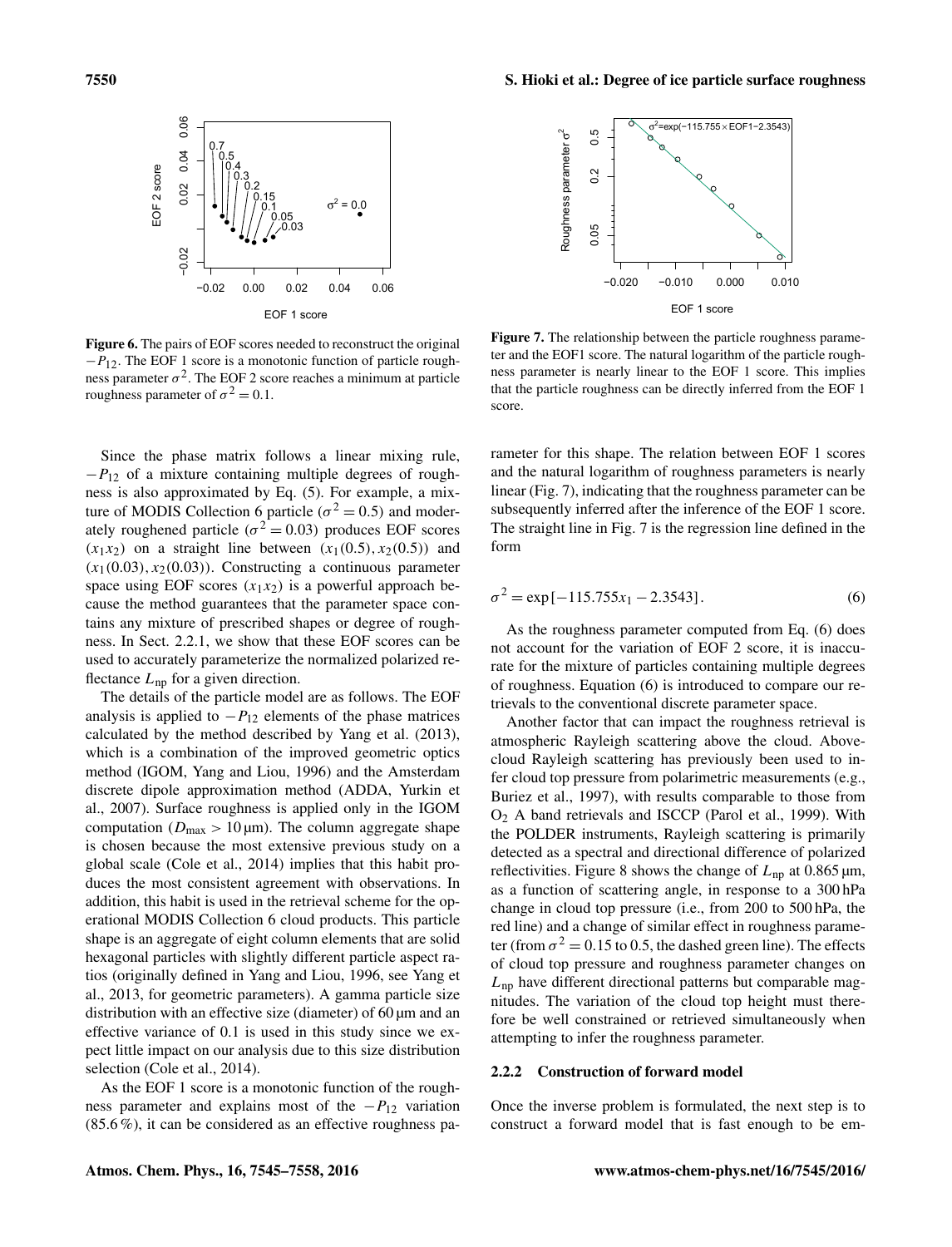

**Figure 8.** The impact of particle roughness parameter change ( $\sigma^2$  =  $0.15 \rightarrow 0.5$ ) and cloud top pressure change (200  $\rightarrow$  500 hPa). The magnitudes of the differences are comparable while the directional patterns are different. In this plot, the solar zenith angle is 54° and the viewing zenith angle is  $30^\circ$ .

bedded in the inversion algorithm. From the discussion in Sects. 2.1 and 2.2.1, the inverse problem is formalized as follows: (1) the parameters to be inverted are the EOF 1 and EOF 2 scores, and cloud top pressure; and (2) observations are MODIS-AIRS-collocated  $L_{\text{np}}$  from POLDER at central channel wavelengths 0.865, 0.67, and 0.49 µm. To satisfy the requirements for numerical efficiency, the present forward model is based on a look up table. The adding–doubling radiative transfer program is used to compute  $L_{\text{np}}$  for every phase matrix with seven atmospheric scattering optical thicknesses above the cloud: 0, 0.02, 0.05, 0.1, 0.15, 0.2, and 0.3. The result at a specific viewing geometry (denoted by subscript  $i$ ) and an optical thickness (denoted by subscript  $j$ ) is parameterized by a simple linear regression model defined as

$$
L_{\text{np},(i,j)} = a_{(i,j)} + b_{(i,j)}x_1 + c_{(i,j)}x_2,\tag{7}
$$

where  $x_1$  and  $x_2$  are EOF scores obtained in Sect. 2.2.1, and  $a_{(i,j)}$ ,  $b_{(i,j)}$ , and  $c_{(i,j)}$  are regression coefficients determined by the polarized reflectivities for multiple phase matrices. The viewing geometry is gridded as follows: solar zenith angles from 0 to 81°, viewing zenith angles from 0 to 75°, and relative azimuth angles from 0 to 180°, with an interval of 3 ◦ for each. The regression is repeated for seven atmospheric scattering optical thicknesses above the cloud and more than 40 000 viewing geometries. With this fast forward model, once cloud top height and EOF scores are given,  $L_{\text{np}}$  can be obtained for each specific viewing geometry and wavelength. Note that when a set of EOF scores  $(x_1x_2)$  is not exactly at the values corresponding to the 10 prescribed phase matrices, the forward model linearly interpolates the polarized reflectivity. We confirmed that the interpolation usually produces a reliable polarized reflectivity simulation for a phase matrix of intermediate roughness and a mixture of phase matrices.

The fast model constructed in this way is accurate enough to solve our inverse problem. A typical difference between an exact calculation and our forward model is shown in Fig. 9.



Figure 9. Difference in  $L_{\text{np}}$  between exact radiative transfer calculations and our simplified forward model. At almost all angles, the difference is less than  $1 \times 10^{-4}$ . The polar plot shows the distribution of bias when the particle roughness parameter is  $\sigma^2 = 0.15$ . The bias is a function of scattering angle. However, the magnitude of error is acceptably small compared to the random observational error.

The overall accuracy is within  $1 \times 10^{-4}$  in terms of  $L_{np}$  and the peak-to-peak variation is  $5 \times 10^{-4}$  even in the worst case  $(\sigma^2 = 0.03)$ . The overall error of  $1 \times 10^{-4}$  implies that the model bias is less than 10 % of the observation error given by  $(\sqrt{\text{var}(L_{\text{np}})} = \sqrt{1.35 \times 10^{-6}} = 1.16 \times 10^{-3})$ . The bias may be detected in the residual of the inversion, but the influence on the roughness inference is negligible.

In calculating cloud reflectivity, a single-layer homogeneous cloud is assumed, and the cloud optical thickness is set to 5 (roughly the saturation point of polarized reflectance). No aerosol is assumed to be present above and below clouds. As optically thick cold ice clouds occur in the upper troposphere, the radiometric contribution from lower tropospheric aerosols is neglected. For the same reason, the surface is assumed to be dark. There may be an influence from aerosols above the cloud layer, such as transported mineral dust and stratospheric sulfates, but we disregard them to be in line with previous studies. The influence of such aerosol layers on inferences of cloud properties is beyond the scope of this paper but should be investigated in the future.

The adding–doubling radiative transfer program formulated by de Haan et al. (1987) with significant improvements by Huang et al. (2015) is used in the calculation. The first-order scattering is calculated analytically and combined with the multiple scattering results from the addingdoubling model, following the TMS method (Nakajima and Tanaka, 1988). Further, the cloud reflectivity is multiplied by the transmissivity that changes due to ozone absorption; the transmissivity is calculated from the monthly mean AIRS ozone concentration.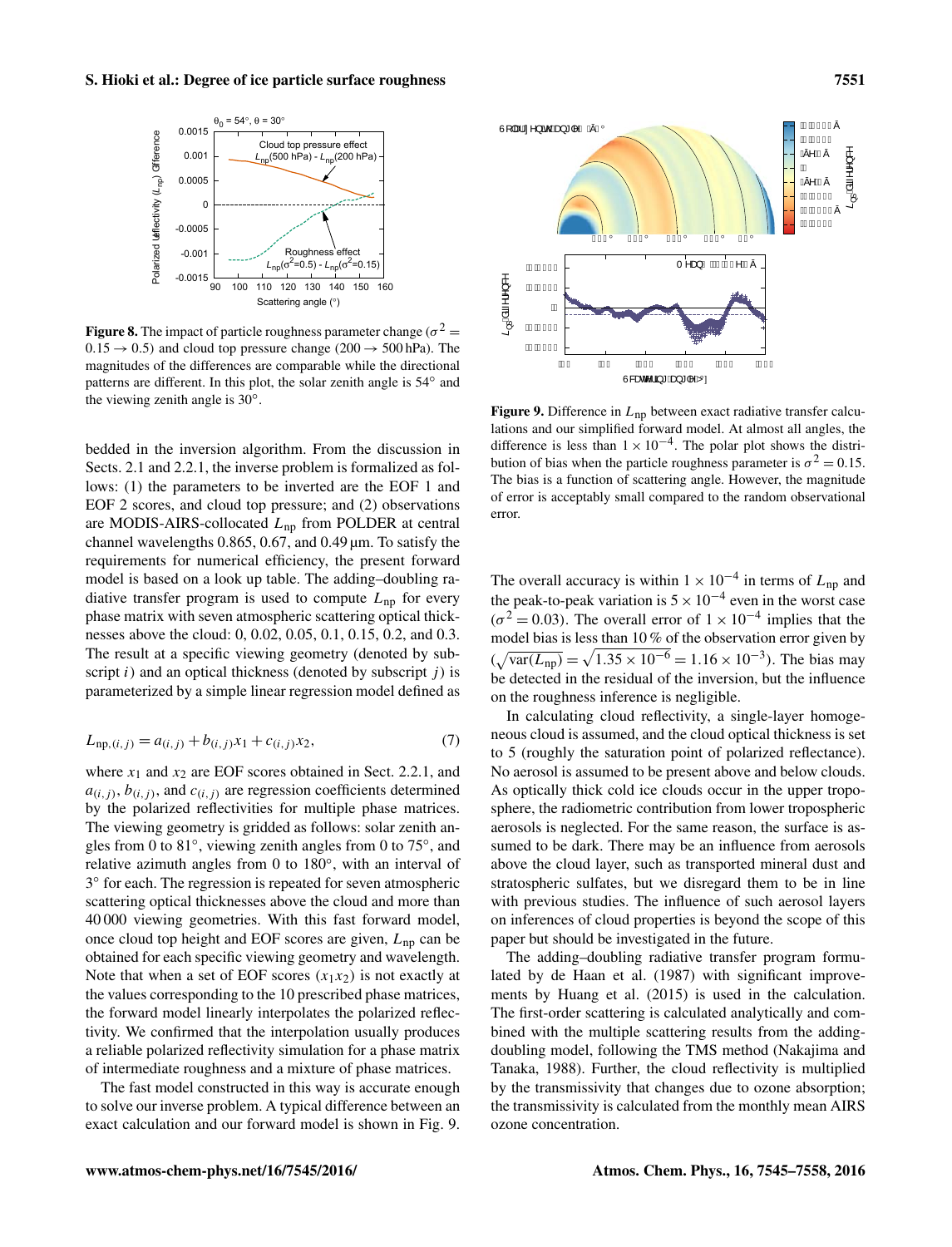EOF 1 score −0.04 −0.02 0.00 0.02 0.04 Figure 10. The distribution of inferred EOF 1 scores for synthetic data with and without noise. The distribution for the noise-added synthetic data are symmetric about the EOF 1 score corresponding to the true roughness. The median of EOF 1 score is −0.00336, corresponding to roughness parameter of  $\sigma^2 = 0.14$ .

0.7 0.2 0.03 Roughness parameter

**LITTLE LI** 

### 2.2.3 Maximum likelihood estimation

Once the inverse problem is formulated and the forward model is built, the last step is to find the set of parameters for each pixel based on observations. The simple but powerful maximum likelihood method with a normal error distribution is appropriate for our problem because we have little knowledge about the distribution of parameters (EOF scores). As each pixel typically contains five to eight valid views (Sect. 2.1.2) at three wavelengths, the number of observations in each pixel ranges from 15 to 24.

The standard deviation (SD) and correlation (Corr) of inferred parameters are calculated in the framework of maximum likelihood estimation, and used to avoid underconstrained inferences. The pixel is rejected if SD (EOF 1 Score)  $> 0.02$ , SD (EOF 2 Score)  $> 0.02$ , or Corr (EOF 1 Score, EOF 2 Score)  $> 0.3$ . The standard deviation and the correlation depend strongly on the observation geometry and particle model and are almost independent of the observed polarized reflectivity. Therefore, this rejection process can be interpreted as the refinement of pixels based on the information content to achieve a reliable inference.

The error distribution is confirmed to be normal (see Sect. 2.1.1), so if the problem is not strongly nonlinear, the parameters' error distributions are expected to be normal as well (Rodgers, 2000). As expected, Fig. 10 demonstrates that the application of the maximum likelihood method with synthetic  $L_{\text{np}}$  data results in a symmetric distribution about the EOF 1 score corresponding to the true roughness parameter  $\sigma^2 = 0.15$ . The distribution is not strictly normal because the number of observations in each pixel varies, but the error distribution of each pixel is theoretically derivable, as well as the confidence interval.

For the synthetic retrieval in Fig. 10, the median of the inverted EOF 1 score is −0.00336 and the corresponding

 $\chi^2$  Value **Figure 11.** Frequency distribution of the  $\chi^2$  values (variancenormalized residual square sum). The distribution has a peak at about 12, tapering to nearly zero at approximately 40. This is a reasonable distribution because most pixels contain 15 to 24 observations.

roughness parameter is  $\sigma^2 = 0.14$ . The interquartile range of the EOF 1 score distribution is [−0.01146 : 0.00476], which corresponds to the roughness parameter range of [0.05 : 0.36]. The result indicates that our approach has a practical skill in estimating the particle roughness parameter out of observations superimposed with noise. This is a remarkable contrast with the traditional "best-fit" approach (cf. Fig. 1).

The distribution of the  $\chi^2$  values for the synthetic retrieval is presented in Fig. 11. The  $\chi^2$  value is a variance-normalized residual squared sum that is defined for each pixel, and follows the  $\chi^2$  distribution with degrees of freedom  $N_d$  if the inversion is successful, where  $N_d$  is the observational degrees of freedom (approximately, the number of observations in a pixel). As the  $\chi^2$  distribution of  $N_d$  degrees of freedom has a peak about  $N_d$ , the distribution of the  $\chi^2$  value indicates whether the inversion is successful. If the location of the peak of a distribution of  $\chi^2$  values is smaller than  $N_d$ , the observation error may be overestimated, and if the location of the peak is larger than  $N_d$ , the observation error is underestimated, or the forward model does not represent reality (Rodgers, 2000). The distribution in Fig. 11 has a peak at about 12, and very few pixels have a  $\chi^2$  value over 40. This is a reasonable distribution because the number of observations ( $\approx N_d$ ) is about 15 to 24 for most pixels. Because the 95th percentile for the  $\chi^2$  distribution with 24° of freedom is 36.42, it is no surprise that very few pixels have a  $\chi^2$  value over 40.

Figures 10 and 11 demonstrate the validity of our inference framework under an idealized situation, where the error distribution and the true roughness parameter are constant. In application to actual satellite data, however, the true roughness parameter varies from pixel to pixel while the error distribution stays the same. Therefore, the distribution of the EOF 1 score must be more spread out as a result of convolution of the error distribution and the true roughness parameter



**Frequency** 

5000  $\epsilon$ 

15000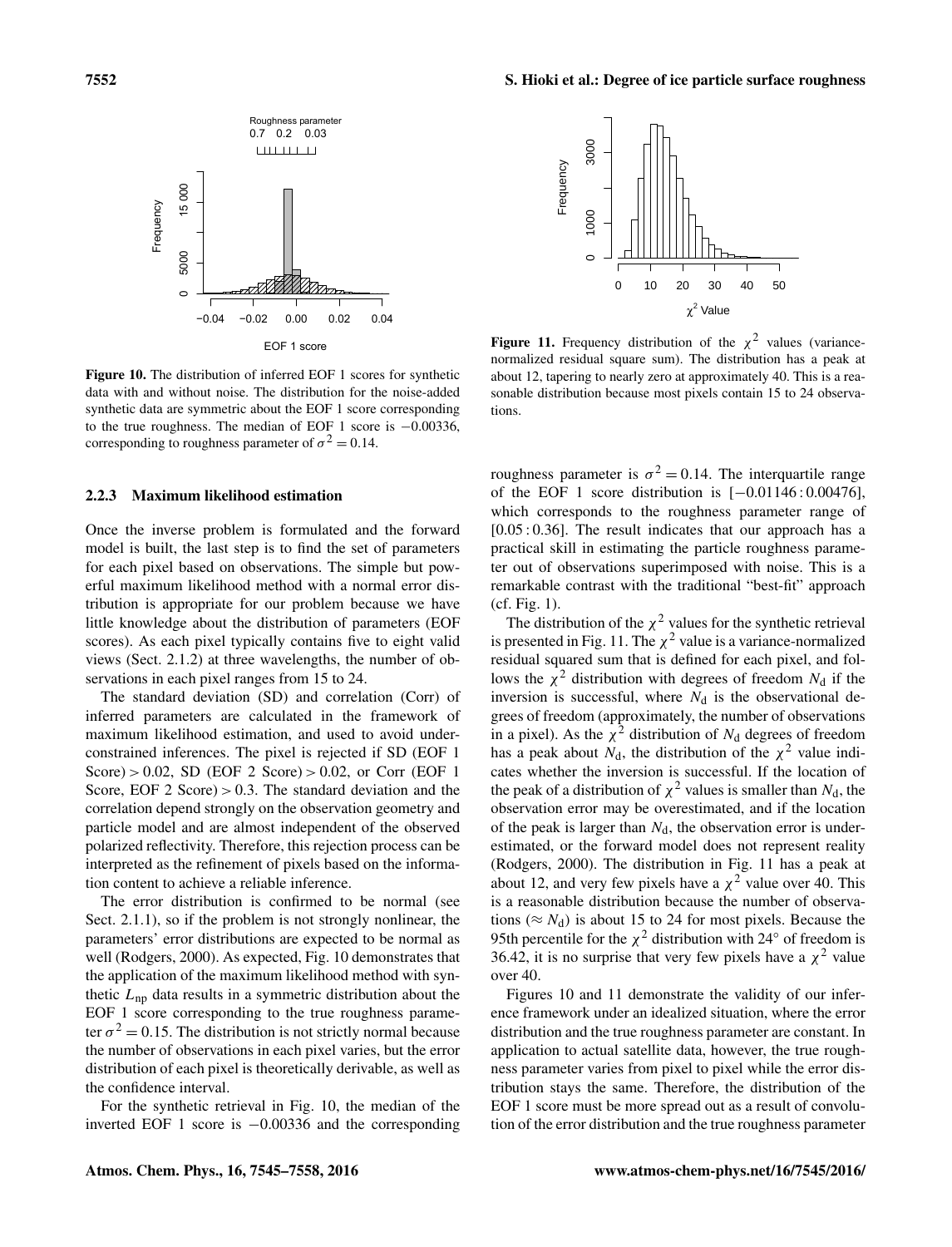

Figure 12. The distribution of EOF 1 scores obtained from cold ice clouds over extratropical oceans during September 2005. The median of the EOF 1 score is −0.0293, corresponding to a roughness parameter of 2.82. Consistent with previous studies, roughened particles better simulate the measured polarized reflectivity.

distribution. In contrast, the  $\chi^2$  distribution is expected to be about the same. The result of the application to actual data is given in the next section.

#### 3 Results and discussion

#### 3.1 Roughness parameter of cold ice cloud over oceans

With the cloud selection criteria listed in Table 1, 79 192 pixels based on 1 month of collocated PARASOL/MODIS data over oceans during September 2005 were selected for inversion. The information content was sufficient for full analysis of 23 359 pixels, for which results are presented in this section.

The histogram of the inferred EOF 1 score is presented in Fig. 12 for the extratropical (latitude >  $30^{\circ}$ ) oceans. The width of the histogram in Fig. 12 is broader than the monodispersive roughness case (Fig. 10), indicating significant variability in the microphysical properties of clouds. The median of the distribution is −0.0293, corresponding to a surface roughness parameter of 2.82. The interquartile range of the EOF 1 score is [−0.0429 : −0.0165], implying 50 % of the data are within the roughness parameter  $(\sigma^2)$  range of [0.65 : 13.6]. The result supports the use of the roughened particle model in extratropical ice cloud retrievals as suggested by previous studies. While our analysis is limited to very cold ice clouds over ocean, the validity of using roughened crystals in the MODIS Collection 6 ice model is supported, although further explorations into warmer and optically thinner clouds are desirable. In general, cloud particles become more complex as the cloud temperature increases (Heymsfield et al., 2002), thus we expect more roughened particles in warmer clouds that are not included in our analysis.



**Figure 13.** Distributions of  $\chi^2$  values in the tropics and extratropics. The distribution of the  $\chi^2$  value in the tropics (**b**) implies that the forward model is not correctly simulating the reflectivity in the tropics, while the distribution of the  $\chi^2$  value in the extratropics (a) indicates successful inversion.

The distributions of the  $\chi^2$  value in the tropics and extratropics are separately presented in Fig. 13. As discussed in the previous section, the distribution of  $\chi^2$  values indicates the validity of the inversion. While the distribution of the  $\chi^2$  values in the extratropics shows reasonable behavior (Fig. 13a), the distribution of the  $\chi^2$  values in the tropics has a very long tail with the mean  $\chi^2$  being 59.7, which is unacceptably large (Fig. 13b). This long tail implies that our forward model does not properly reproduce the observed  $L_{np}$ field in the tropics, presumably because some underlying assumptions are not appropriate or the information content is not enough. Some possibilities that violate our underlying assumptions include sub-pixel scale cloud heterogeneity, the presence of ice particles with other habits or aspect ratios, their vertical heterogeneity, cloud 3-D effects, and the effect of aerosols.

# 3.2 Unexpectedly large roughness values in the extratropics

As the roughness parameter of 2.82 lies outside of our prescribed roughness parameter range (0 to 0.7), it is an estimate by extrapolation. Yet, this projection of roughness parameter implies that the conventional degree of roughness may not be sufficient to represent actual cloud particles with the aggregate column model. The proportion of pixels that contains inferred roughness parameter  $\sigma^2 > 0.7$  is 74%, which also indicates the limit of this particle shape. As the accuracy of roughness approximation for such a large roughness parameter is questionable, a particle shape that can fit observations with less intense roughening may be suitable for the representation of natural clouds.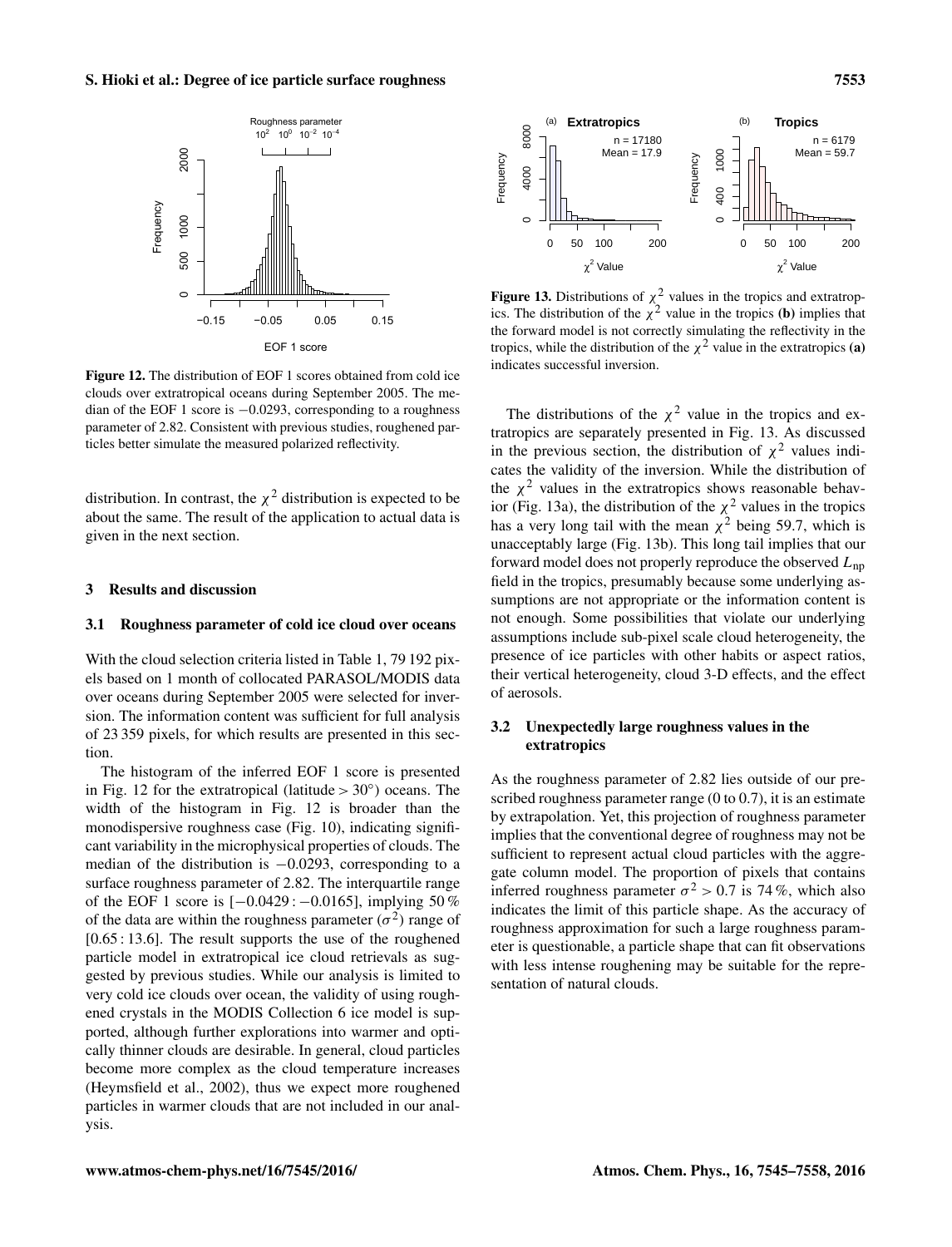

Figure 14. Distributions of EOF 1 and EOF 2 scores with different particle shapes. The observation frequency is shaded with color, and the solid line connects the EOF scores for 10 prescribed roughness values (circles). (a) The result of inference with aggregate of columns, (b) hollow column, (c) solid bullet rosette, and (d) aggregate of plates.

To attribute the cause of unphysically large roughness value in the extratropics, the same retrieval process is repeated assuming three additional particle shapes. Figure 14a shows the original inference with aggregate of columns shape, in which the observation density peaks away from the line connecting 10 points that corresponds to prescribed roughness values. The aggregate of plates (Fig. 14d) performs worst among the tested particles, and the solid bullet rosette shape (Fig. 14c) shows the largest overlap of parameter space and observation density. These results indicate that the roughness retrieval is sensitive to an assumed particle shape.

We also investigated the contamination by multi-layer clouds and aerosol above clouds by collocating the cloudaerosol lidar with orthogonal polarization (CALIOP) vertical feature mask and cloud layer products. As September 2005, which is analyzed in this study, is before the launch of the CALIPSO satellite, we analyzed the collocated POLDER-MODIS-CALIOP dataset in September 2006 in the extratropics. According to the CALIOP vertical feature mask, on the CALIOP track, about 20 % of pixels that are colder than the brightness temperature threshold of 233 K are possibly contaminated by either multi-layer cloud, aerosol above clouds, or a stratospheric feature. However, the distribution of the retrieved EOF scores is approximately the same even when assuring the absence of aerosol above cloud and limiting the analysis to single-layer clouds (Fig. 15). Therefore, we do not consider that aerosol contamination and multi-



Figure 15. The distribution of retrieved EOF 1 and EOF 2 scores when using CALIOP data to filter out clouds with multiple layers or with aerosols above the cloud. The observation frequency is color shaded, and the EOF scores for column aggregate particles (circles) are connected by a line. This analysis is conducted on a different EOF space from Fig. 6. The minimum degree of roughness is  $\sigma^2 = 0.03$  and the maximum is  $\sigma^2 = 1.0$ . To exclude optically thin clouds, pixels are selected if the CALIOP vertical feature mask product marks total attenuation above ground. No temperature threshold is applied.

layer clouds introduce a large bias that brings our estimate out of the range of prescribed parameters. Removal of the multi-layer clouds helps to reduce the number of pixels with very large  $\chi^2$  values.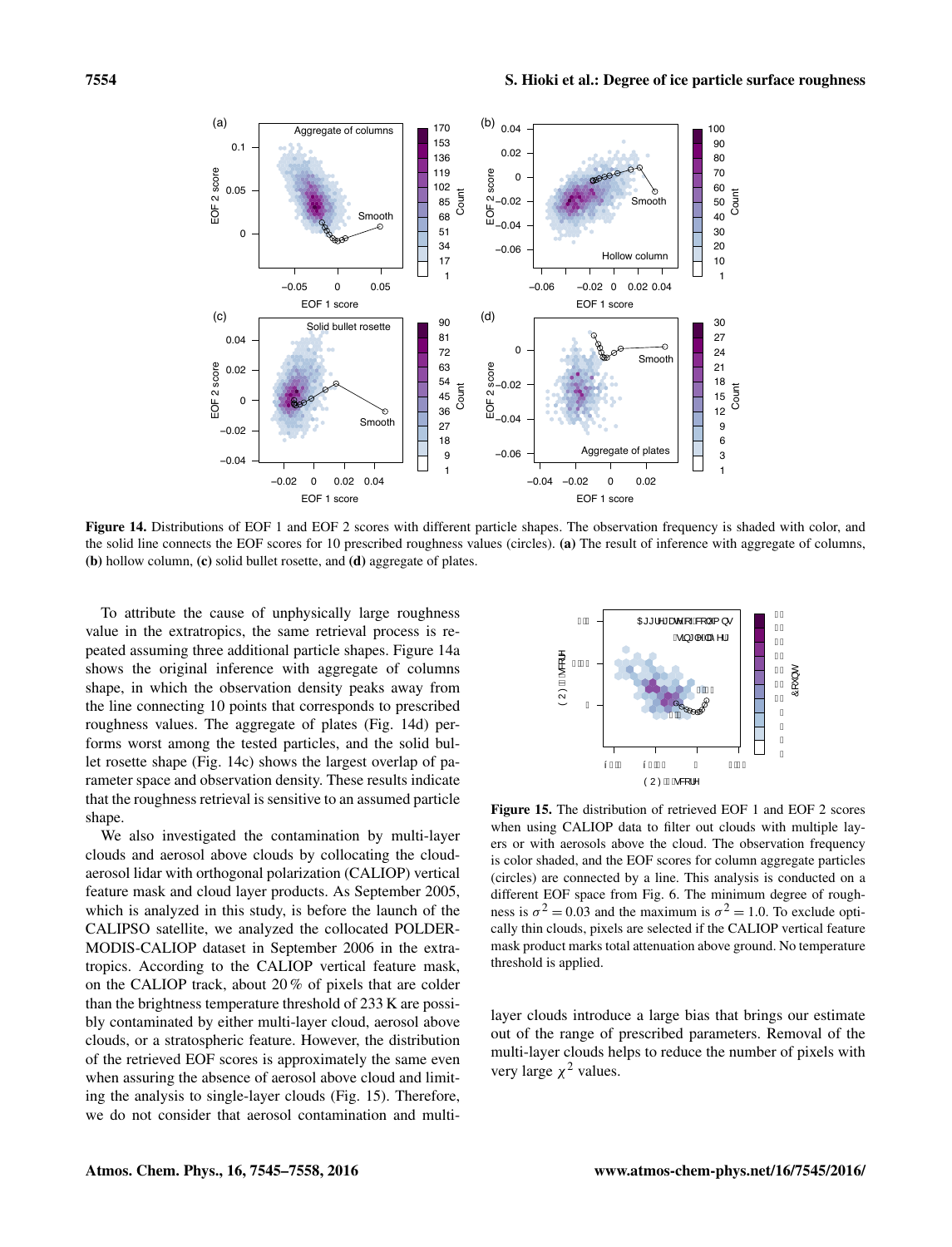

**Figure 16.** Comparison of (a) a typical cloud scene in the extratropics and (b) a cloud scene in the tropics where the  $\chi^2$  values are much larger than expected. Green circles are inference locations where the  $\chi^2$  value is less than the 95th percentile of the  $\chi^2$  distribution, whereas magenta crosses are inference locations where the  $\chi^2$  value exceeds the 95th percentile. These figures indicate that the causes of a large  $\chi^2$ value may be different in the extratropics and tropics.

#### 3.3 Inference failure in tropics

To gain a better insight into the cause of the long tail in the tropics, a case study is conducted for two cloudy scenes: a typical extratropical scene and a tropical cloud scene with systematically large  $\chi^2$  values. Figure 16 displays true color composites from PARASOL with markers indicating the locations of detailed analysis. A green circle is shown where the  $\chi^2$  value is less than the 95th percentile of the  $\chi^2$  distribution (reasonable deviation from the forward model), and a magenta cross is shown where the  $\chi^2$  value is more than the 95th percentile (too far from the forward model). The locations of the magenta crosses in Fig. 16a (typical extratropics) are somewhat systematic; they appear at cloud boundaries or at isolated locations. This may suggest that cloud heterogeneity and cloud 3-D effects cause a small number of inference failures in the extratropics.

In contrast to the typical extratropical scene, magenta crosses are prevalent throughout the tropical scene in Fig. 16b. Since the cloud reflectivity is comparable to the typical extratropical scene, it is not likely that the inference failures are due to contamination by surface reflection. Also failures cannot be fully explained by 3-D effects of clouds as a few green circles appear randomly. Flaws in the assumptions that depend little on the relative location in a cloud, such as cloud particle shape and cloud heterogeneity (e.g. Oreopoulos et al., 2009), or the lack of information content due to the limited scattering angle range are therefore suspected as causes of the inference failure in the tropics.

A close investigation into the correlation of EOF 1 and EOF 2 scores supports the hypothesis that the information content is limited. Figure 17 shows the coefficient of correlation between retrieved EOF 1 and EOF 2 scores. While the distribution is centered at 0 in the extratropics, it peaks at −0.8 in the tropics, indicating limited information content to constrain the parameter space. Also, a validation of retrieved



Coefficient of correlation between EOF 1 score and EOF 2 score

Figure 17. Histograms of the coefficient of correlation between EOF 1 and EOF 2 scores. Out of 79 192 total inferred pixels, 49 902 pixels are selected by the condition SD(EOF 1 Score)  $< 0.02$ , SD(EOF 2 Score)  $< 0.02$ . The results in Figs. 12–14 are based on the data within the center six bins in these histograms.

cloud top height using the CALIOP data indicated that the cloud top heights are not properly retrieved in the tropics.

The insufficient information content for roughness and cloud top height retrievals is presumably caused by that sampled scattering angles are concentrated near the backscattering direction and zenith angles are small. The directional distribution of the polarized reflectivity is not well captured to constrain the degree of roughness and the spectral contrast of the Rayleigh scattering signal is too weak to infer cloud top height accurately.

# 3.4 Comparison with scattering properties in the MODIS retrieval scheme

By definition of our EOF scores, the inverted EOF scores translate into  $-P_{12}$  on a pixel-by-pixel basis. The reconstructed  $-P_{12}$  reflects a variation due to observation error and natural variability. To accurately interpret the result, we reconstructed  $-P_{12}$  from extratropical data with a precise EOF 2 score (SD(EOF 2) < 0.01). The area shaded with gray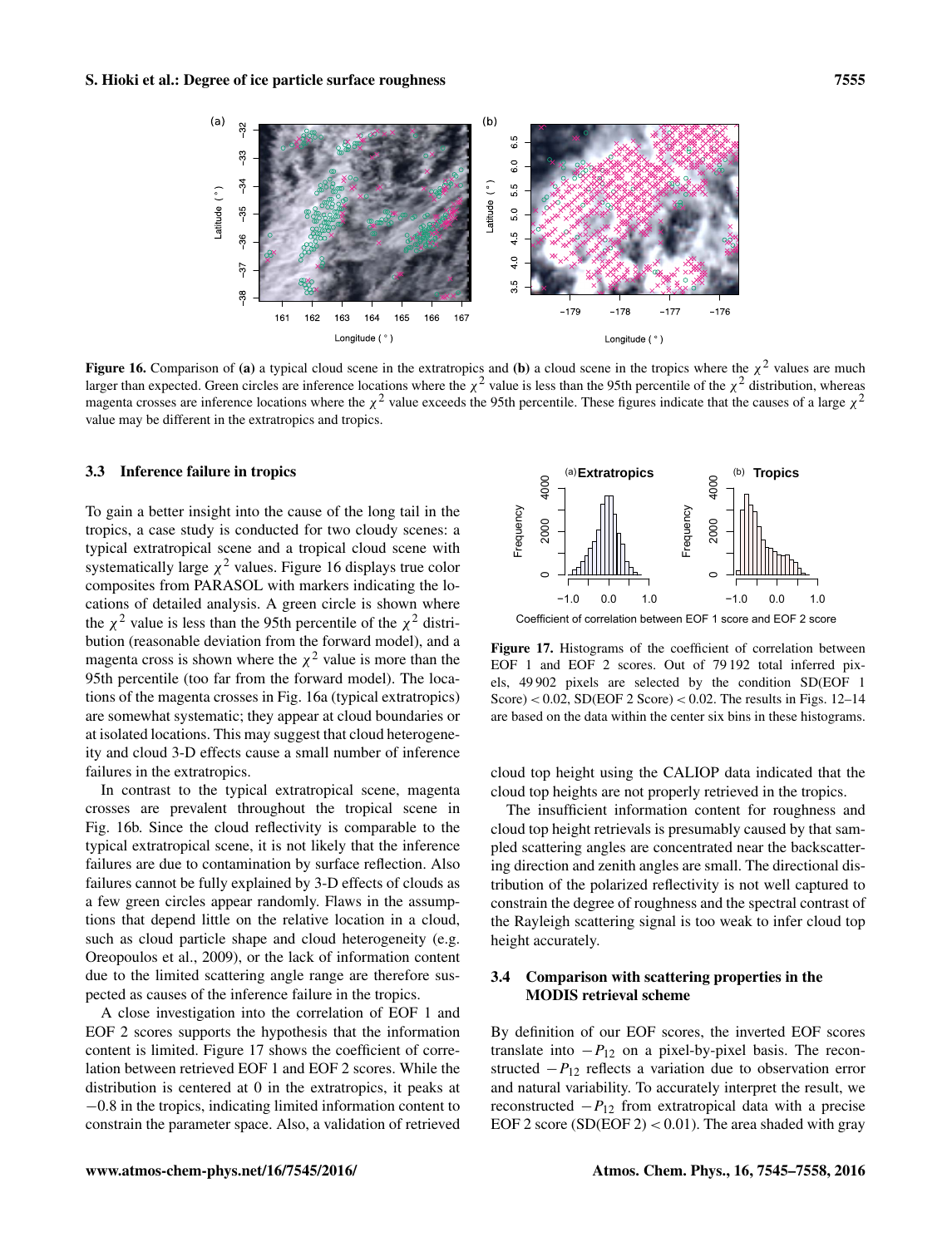#### Interquartile lange Collection 5 0.025 0.005 0.015 0.025 Median *−P*12  $0.015$ Collection 6 0.005 Roughened agg. (70Å%) + Hollow B.R. (30%) 60 80 100 120 140 160 Scattering angle (°)

Figure 18. Comparison of inferred  $-P_{12}$  and the counterparts used in MODIS Collections 5 and 6. The  $-P_{12}$  of MODIS Collection 6 (blue line) is more consistent with the reconstructed  $-P_{12}$  (black thick line) than the  $-P_{12}$  of MODIS Collection 5 (green line). However, better consistency is obtained with a two-habit model (thick magenta line), by increasing the roughness to  $\sigma^2 = 0.8$  and adding 30 % of hollow bullet rosette particles.

in Fig. 18 shows the interquartile range of the reconstructed  $-P_{12}$  which indicates that 50% of our extratropical observations fall within the shade at a given scattering angle. The blue line is  $-P_{12}$  for the particle shape used in MODIS Collection 6, and the green line is that for the shape in MODIS Collection 5. Both particle models assume a gamma distribution with effective particle size of 60 µm and effective variance of 0.1. The blue line (Collection 6) is closer to our reconstruction, while the green line (Collection 5) significantly deviates from our reconstruction. This result indicates that the particle habit adopted for MODIS Collection 6 is more consistent with polarimetric observations than the habit mixture used for MODIS Collection 5, for which only one of the habits includes a limited degree of roughness.

The reconstructed  $-P_{12}$  shows stronger side scattering between 80 and 120° than the MODIS Collection 6 particle model. As the increasing roughness enhances side scattering, weak side scattering of the column aggregate shape may be responsible for the unexpectedly large roughness parameter in the extratropical inferences. By using a shape that has stronger side scattering, it is likely that the degree of roughness that is needed to explain the observations becomes smaller. An example of such a habit mixture is shown by the thick magenta line in Fig. 18. A mixture of two habits (70 % column aggregate particles with roughness parameter of  $\sigma^2 = 0.8$  and 30% severely roughened hollow bullet rosette particles with  $\sigma^2 = 0.5$ ) included in the scattering property library by Yang et al. (2013), results in a phase function with strong side scattering.

#### 4 Summary and future directions

In this study, the particle roughness parameter of very cold ice clouds over ocean is inferred by employing a new frame-

# 7556 S. Hioki et al.: Degree of ice particle surface roughness

work that is resilient to the observational error. The distinct feature of the framework is the continuous parameter space that is constructed with an empirical orthogonal function (EOF) analysis. Two EOFs are found to be sufficient to explain the variation of  $-P_{12}$  with a changing particle roughness parameter, substantially reducing the number of parameters for the forward model.

From unpolarized cloud reflection at a scattering angle of 170°, the observational error of the PARASOL data is empirically estimated. Supported by the error analysis with parametric bootstrapping, the maximum likelihood method is applied to the inverse problem. The method provides error estimates and correlations for inverted parameters, which are unavailable with the "best-fit" approach used in the previous studies. To correctly incorporate the effect of atmospheric Rayleigh scattering, the cloud-top height is inferred simultaneously.

The application of the present method to cold ice clouds over extratropical oceans results in a roughness parameter of 2.82, implying that the use of the roughened particle model is suitable for cloud property retrievals. By contrasting the distribution of  $\chi^2$  values in the tropics and extratropics, we find that the performance of our method needs to be enhanced in the tropics. Possible future technical improvements may be an extension of parameter space to include multiple particle shapes, application to optically thin clouds, and integration with unpolarized radiance observations.

The reconstructed  $-P_{12}$  curve shows better consistency with  $-P_{12}$  from the particle shape model used in MODIS Collection 6 than  $-P_{12}$  from MODIS Collection 5. The addition of roughness and a hollow bullet rosette particle shape to the MODIS Collection 6 model further improves the consistency.

Since its launch in 2004, the PARASOL satellite observed global polarimetric reflectivity nearly simultaneously with MODIS for 5 years until leaving the A-train constellation in 2009. A large amount of PARASOL data are available to apply the framework described in this paper. Local variations of the roughness parameter, correlation of the roughness parameter to other meteorological data, and the impact of cloud heterogeneity are to be investigated in our future study.

## 5 Data availability

The satellite datasets are available through ICARE Data and Service center, NASA LAADS system, and NASA GSFC GES DAAC. The single scattering property dataset used in this study is available from the author upon request.

*Acknowledgements.* The authors thank the ICARE Data and Service Center for providing POLDER/PARASOL data, the NASA LAADS system for providing MODIS atmosphere products, and the NASA GSFC GES DAAC for providing AIRS data. The ice particle scattering calculations are conducted at the Texas A&M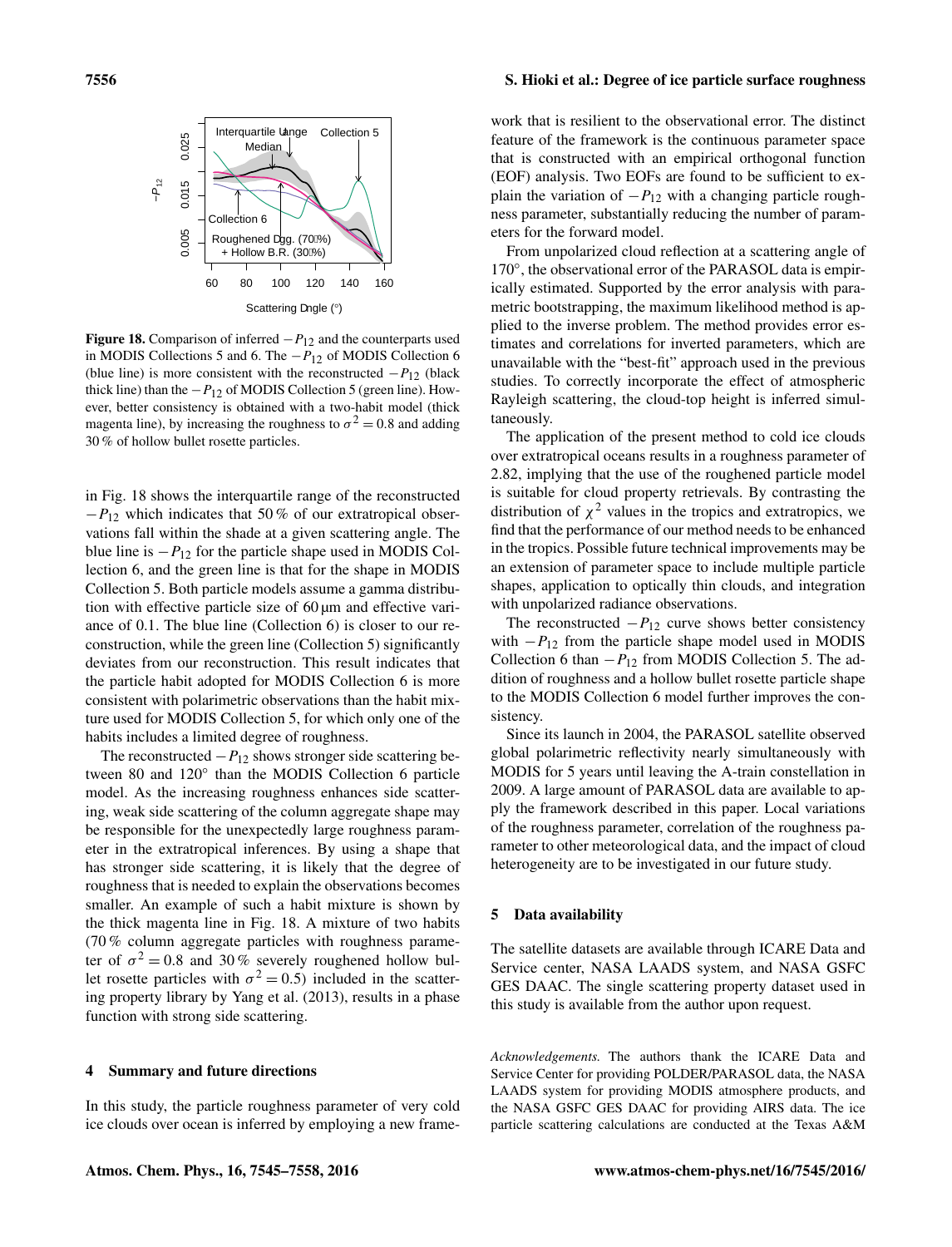University Supercomputing Facility. The authors are grateful to Lei Bi for help in light scattering computations. This work was funded by NASA Grants NNX11AR06G and NNX15AP12H, and the authors are grateful for continued support from Hal Maring.

Edited by: J.-Y. C. Chiu

# References

- Baran, A. J. and C.-Labonnote, L.: A self-consistent scattering model for cirrus. I: The solar region, Q. J. Roy. Meteor. Soc., 133, 1899–1912, 2007.
- Baran, A. J. and Francis, P. N.: On the radiative properties of cirrus cloud at solar and thermal wavelengths: A test of model consistency using high-resolution airborne radiance measurements, Q. J. Roy. Meteor. Soc., 130, 763–778, doi[:10.1256/qj.03.151,](http://dx.doi.org/10.1256/qj.03.151) 2004.
- Baran, A. J. and C.-Labonnote, L.: On the reflection and polarisation properties of ice cloud, J. Quant. Spectrosc. Ra., 100, 41–54, 2006.
- Baum, B. A., Yang, P., Hu, Y. X., and Feng, Q.: The impact of ice particle roughness on the scattering phase matrix, J. Quant. Spectrosc. Ra., 111, 2534–2549, 2010.
- Buriez, J. C., Vanbauce, C., Parol, F., Goloub, P., Herman, M., Bonnel, B., Fouquart, Y., Couvert, P., and Seze, G.: Cloud detection and derivation of cloud properties from POLDER, Int. J. Remote Sens., 18, 2785–2813, doi[:10.1080/014311697217332,](http://dx.doi.org/10.1080/014311697217332) 1997.
- Chepfer, H., Brogniez, G., and Fouquart, Y.: Cirrus clouds' microphysical properties deduced from POLDER observations, J. Quant. Spectrosc. Ra., 60, 375–390, 1998.
- C.-Labonnote, L., Brogniez, G., Buriez, J.-C., Doutriaux-Boucher, M., Gayet, J., and Macke, A.: Polarized light scattering by inhomogeneous hexagonal monocrystals: Validation with ADEOS-POLDER measurements, J. Geophys. Res., 106, 12139–12153, 2001.
- Cole, B. H., Yang, P., Baum, B. A., Riedi, J., C.-Labonnote, L., Thieuleux, F., and Platnick, S.: Comparison of PARASOL observations with polarized reflectances simulated using different ice habit mixtures, J. Appl. Meteor. Clim., 52, 186–196, 2013.
- Cole, B. H., Yang, P., Baum, B. A., Riedi, J., and C.-Labonnote, L.: Ice particle habit and surface roughness derived from PARA-SOL polarization measurements, Atmos. Chem. Phys., 14, 3739– 3750, doi[:10.5194/acp-14-3739-2014,](http://dx.doi.org/10.5194/acp-14-3739-2014) 2014.
- de Haan, J. F., Bosma, P. B., and Hovenier, J. W.: The adding method for multiple scattering calculations of polarized light, Astron. Astrophys., 183, 371–391, 1987.
- Deschamps, P., Bréon, F., Leroy, M., Podaire, A., Bricaud, A., Buriez, J. C., and Sèze, G.: The POLDER mission – instrument characteristics and scientific objectives, IEEE T. Geosci. Remote, 32, 598–615, 1994.
- Evans, M. J. and Rosenthal, J. S., Probability and statistics: The science of uncertainty, 2nd Edn., W. H. Freeman and Company, New York, 2010.
- Fougnie, B., Bracco, G., Lafrance, B., Ruffel, C., Hagolle, O., and Tinell, C.: PARASOL in-flight calibration and performance, Appl. Optics, 46, 5435–5451, 2007.
- Heymsfield, A. J., Bansemer, A., Field, P. R., Durden, S. L., Stith, J. L., Dye, J. E., Hall, W., and Grainger, C. A.: Observations and parameterizations of particle size distributions in deep trop-

ical cirrus and stratiform precipitating clouds: Results from in situ observations in TRMM field campaigns, J. Atmos. Sci., 59, 3457–3491, 2002.

- Heymsfield, A. J., Schmitt, C., and Bansemer, A.: Ice cloud particle size distributions and pressure-dependent terminal velocities from in situ observations at temperatures from  $0^{\circ}$  to  $-86^{\circ}$ C, J. Atmos. Sci., 70, 4123–4154, 2013.
- Holz, R. E., Platnick, S., Meyer, K., Vaughan, M., Heidinger, A., Yang, P., Wind, G., Dutcher, S., Ackerman, S., Amarasinghe, N., Nagle, F., and Wang, C.: Resolving ice cloud optical thickness biases between CALIOP and MODIS using infrared retrievals, Atmos. Chem. Phys., 16, 5075–5090, doi[:10.5194/acp-16-5075-](http://dx.doi.org/10.5194/acp-16-5075-2016) [2016,](http://dx.doi.org/10.5194/acp-16-5075-2016) 2016.
- Huang, X., Yang, P., Kattawar, G., and Liou, K. N.: Effect of mineral dust aerosol aspect ratio on polarized reflectance, J. Quant. Spectrosc. Ra., 151, 97–109, 2015.
- Inoue, T.: A Cloud type classification with NOAA 7 split-window measurements, J. Geophys. Res., 92, 3991–4000, 1987.
- King, M. D., Menzel, W. P., Kaufman, Y. J., Tanré, D., Gao, B.- C., Platnick, S., Ackerman, S. A., Remer, L. A., Pincus, R., and Hubanks, P. A.: Cloud and aerosol properties, precipitable water, and profiles of temperature and water vapor from MODIS, IEEE T. Geosci. Remote, 41, 442–458, 2003.
- Knap, W. H., C.-Labonnote, L., Brogniez, G., and Stammes, P.: Modeling total and polarized reflectances of ice clouds: evaluation by means of POLDER and ATSR-2 measurements, Appl. Optics, 44, 4060–4073, 2005.
- Liu, C., Yang, P., Minnis, P., Loeb, N., Kato, S., Heymsfield, A., and Schmitt, C.: A two-habit model for the microphysical and optical properties of ice clouds, Atmos. Chem. Phys., 14, 13719–13737, doi[:10.5194/acp-14-13719-2014,](http://dx.doi.org/10.5194/acp-14-13719-2014) 2014.
- Macke, A. and Mishchenko, M. I.: Applicability of regular particle shapes in light scattering calculations for atmospheric ice particles, Appl. Optics, 35, 4291–4296, doi[:10.1364/AO.35.004291,](http://dx.doi.org/10.1364/AO.35.004291) 1996.
- Macke, A., Mueller, J., and Raschke, E.: Single scattering properties of atmospheric ice crystals, J. Atmos. Sci., 53, 2813–2825, 1996.
- Mapes, B. E. and Houze, R. A.: Cloud clusters and superclusters over the oceanic warm pool, Mon. Weather Rev., 121, 1398– 1415, 1993.
- Masuda, K. and Takashima, T.: Feasibility study of derivation of cirrus information using polarimetric measurements from satellite, Remote Sens. Environ., 39, 45–59, 1992.
- Masuda, K., Ishimoto, H., and Takashima, T.: Retrieval of cirrus optical thickness and ice-shape information using total and polarized reflectance from satellite measurements, J. Quant. Spectrosc. Ra., 75, 39–51, 2002.
- Minnis, P., Heck, P. W., and Young, D. F.: Inference of cirrus cloud properties using satellite-observed visible and infrared radiances. Part II: Verification of theoretical cirrus radiative properties, J. Atmos. Sci., 50, 1305–1322, 1993.
- Minnis, P., Sun-Mack, S., Young, D. F., Heck, P. W., Garber, D. P., Chen, Y., Spangenberg, D. A., Arduini, R. F., Trepte, Q. Z., Smith, Jr., W. L., Ayers, J. K., Gibson, S. C., Miller, W. F., Hong, G., Chakrapani, V., Takano, Y., Liou, K.-N., Xie, Y., and Yang, P.: CERES Edition-2 cloud property retrievals using TRMM VIRS and Terra and Aqua MODIS data – Part I: Algorithms, IEEE T. Geosci. Remote, 49, 4374–4400, 2011.